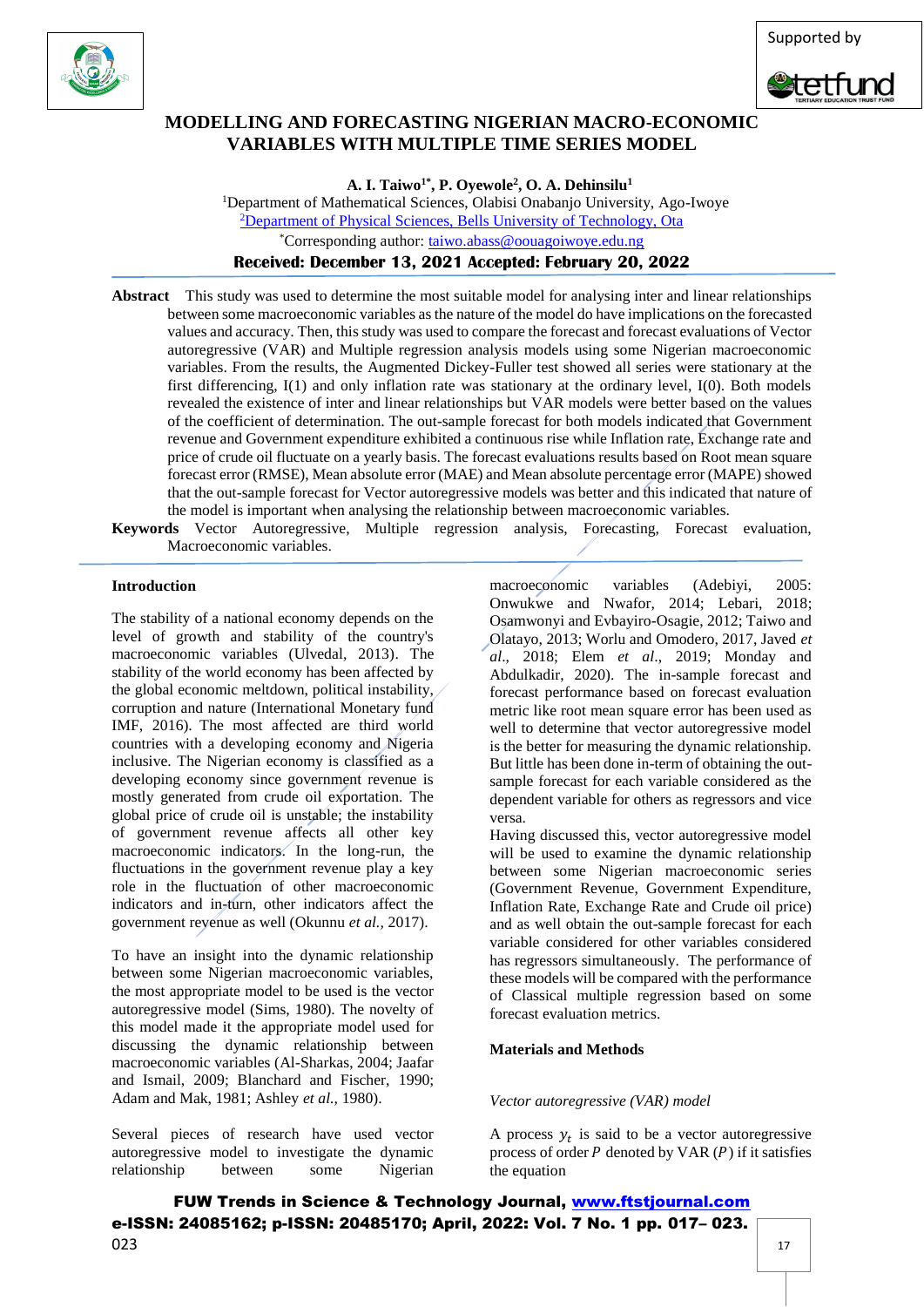$$
y_t = v + A_1 y_{t-1} + \dots + A_p y_{t-p} + u_t,
$$
 (1)

where  $y_t = (y_{1t}, ..., y_{kt})'$  is a  $(k \times 1)$  random vector,  $A_i$  are fixed  $(k \times k)$  coefficient matrices,  $V = (V_1, \dots V_k)'$  is a fixed  $(k \times 1)$  vector of intercept terms allowing for the possibility of a nonzero mean,  $E(y_t)$ .

# *Data exploration*

The pattern and general behaviour of the series will be examined using a time plot. Test for stationarity will be carried out using augmented Dickey-Fuller methods. As well, a cointegration test will be carried out using the Johansen co-integration test.

#### *Model diagnostics*

To check for the adequacy of the estimated vector Autoregressive models obtained using the maximum likelihood estimation method, the fitted models will be subjected to model diagnostic. Vector Autoregressive lag order selection criteria will be used to choose the appropriate model order using the Akaike information criteria (AIC) and Schwarz Bayesian criteria (SBIC) given as

$$
AIC(k)
$$
  
= ln| $\hat{\Sigma}_u(k)$ |  
+  $\frac{2km^2}{n}$  (2)

$$
BIC(k)
$$
  
=  $\ln |\Sigma_u(k)| + \frac{\ln(n) m^2}{n}$  (3)

The error term is expected to be independently distributed. This will be checked by testing the hypothesis of white noise residuals using a generalpurpose portmanteau test called Q-statistic and denoted by

$$
Q_h
$$
  
=  $T \sum_{k=1}^h tr(\hat{\gamma}_k^1 \hat{\gamma}_0^{-1} \hat{\gamma}_k \hat{\gamma}_0^{-1})$  (4)

where  $\hat{\gamma}_k = (\hat{\rho}_{ij}(k))$  is the estimated (residual) autocorrelations,  $\hat{\gamma}_0$  is the contemporaneous correlations of the residuals.

While for the Classical multiple regression,  $R^2$  is defined as

$$
R^{2}
$$
\n
$$
= 1 - \frac{SSE}{SST}
$$
\n(5)

where SSE is the sum of square of error and SST is the sum of square of total. This will be used to check the adequacy of the models. Durbin-Watson statistic defined as

$$
DW = \frac{\sum_{t=2}^{T} (\varepsilon_t - \varepsilon_{t-1})^2}{\sum_{t=1}^{T} \varepsilon_t^2}
$$
 (6)

where *T* is the number of observations will be used to measure the serial correlation in the residual.

## *Forecasting and forecast evaluation*

Using a minimum mean square error (MMSE) method and given a VAR(1) process given as

$$
y_t = A_1 y_{t-1} + u_t
$$
 (7)

The one-step-ahead forecast (Eigner, 2009) is

$$
\hat{y}_N(1)
$$
\n
$$
= \hat{A}_1 y_N \tag{8}
$$

Two step-ahead forecast is

$$
\hat{y}_N(2) = \hat{A}_1 \hat{y}_N(1) \n= \hat{A}_1^2 y_N
$$
\n(9)

and the h-step ahead forecast is

$$
=\hat{A}_1^h y_N \qquad \qquad \hat{y}_N(h) \qquad (10)
$$

The forecast evaluation metrics used in this study are mean absolute error (MAE) defined as

$$
MAE
$$
  
= 
$$
\frac{1}{h+1} \sum_{t=s}^{h+s} (\hat{y}_t - y_t)^2
$$
 (11)

root mean square forecast error (RMSE) defined as

$$
RMSE
$$
  
= 
$$
\sqrt{\frac{1}{h+1} \sum_{t=s}^{h+s} (\hat{y}_t - y_t)^2}
$$
 (12)

and the mean absolute percentage error is defined as

$$
MAPE
$$
  
= 
$$
\frac{100}{h+s} \sum_{t=s}^{h+s} \left| \frac{\hat{y}_t - y_t}{\hat{y}_t} \right|
$$
 (13)

where  $t = s, 1 + s, \dots, h + s$ . The actual and predicted values for corresponding  $t$  values are denoted by  $\hat{y}_t$  and  $y_t$  respectively.

# **Results and Discussion**

The time plot of Nigerian macroeconomic series obtained from Central Bank of Nigeria, Annual Statistical Bulletin from 1984 to 2019 is given in figure 1. This showed the presence of non-

18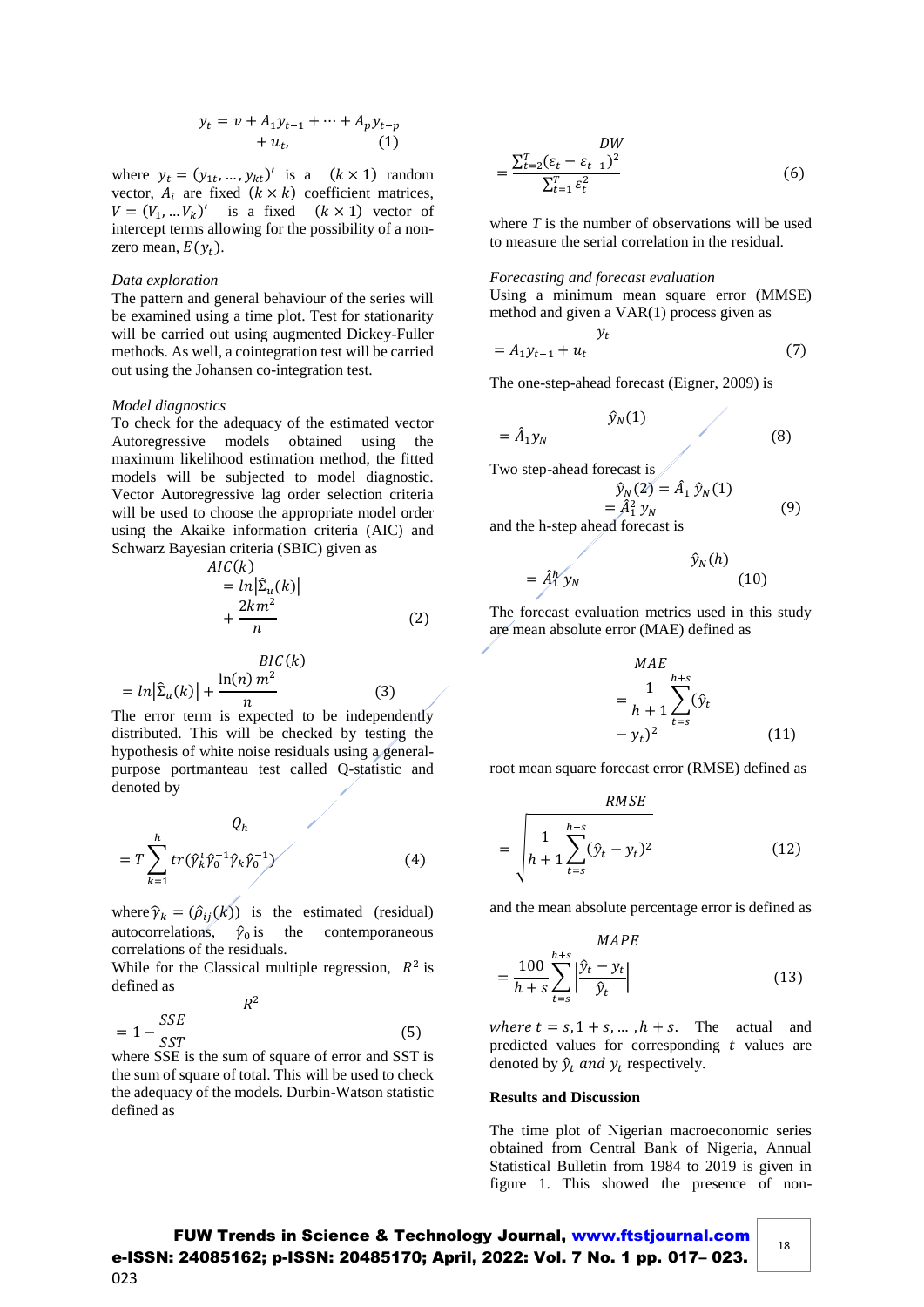stationarity. It is observed that all the macroeconomic variables exhibited a long-term continuous movement in the same direction while only inflation rates have a cyclical movement and a long-term oscillation about the trend every three years. Table 1 summarizes the result of the Augmented Dickey-Fuller test and this indicated that the macroeconomic variables were stationary at the first difference and only inflation rate was stationary at the level I(0).



*Figure 1.* Time plot of some Nigerian macroeconomic variables from 1984 to 2019.

The five vector autoregressive models obtained were given in Equations  $14 - 18$  respectively. The value of the coefficient of determination for each model showed that more than 90% of the variation in the dependent variable was jointly explained by *Table1.* **Unit root test using augmented dickey-fuller (ADF)**

the independent variables. This indicated that all five models have a good fit and can be used to obtain the out-sample forecast for Nigerian macroeconomic variables.

| <b>Economic Series</b> | <b>ADF</b> Test Statistic | At 95% CL | Order of Integration |                     |
|------------------------|---------------------------|-----------|----------------------|---------------------|
| <b>REVENUE</b>         | $-9.3274$                 | $-2.9434$ | I(1)                 |                     |
| <b>GOVEXP</b>          | $-6.6289$                 | $-2.9434$ | I(1)                 |                     |
| <b>GOVREV</b>          | $-4.7931$                 | $-2.9434$ | I(1)                 |                     |
| <b>INF</b>             | $-4.5341'$                | $-2.9434$ | I(0)                 | residual            |
| PRI                    | $-4.6752$                 | $-2.9434$ | I(1)                 | passed              |
|                        |                           |           |                      | noise test<br>since |

Table 2 showed Lag length of order (1) is appropriate based on the result of vector autoregressive lag order selection criteria. AIC and SBIC criteria functions were both minima at the lag length of order (1), hence this makes the lag length of order (1) appropriate. Table 3 is used to present the portmanteau test result and this revealed that the

autocorrelation is left at order (2). Based on the vector autoregressive residual normality test result in Table 4, the residuals were jointly normal since the joint skewness, kurtosis and Jarque-Bera are significant and this implies that residuals are multivariate normal.

19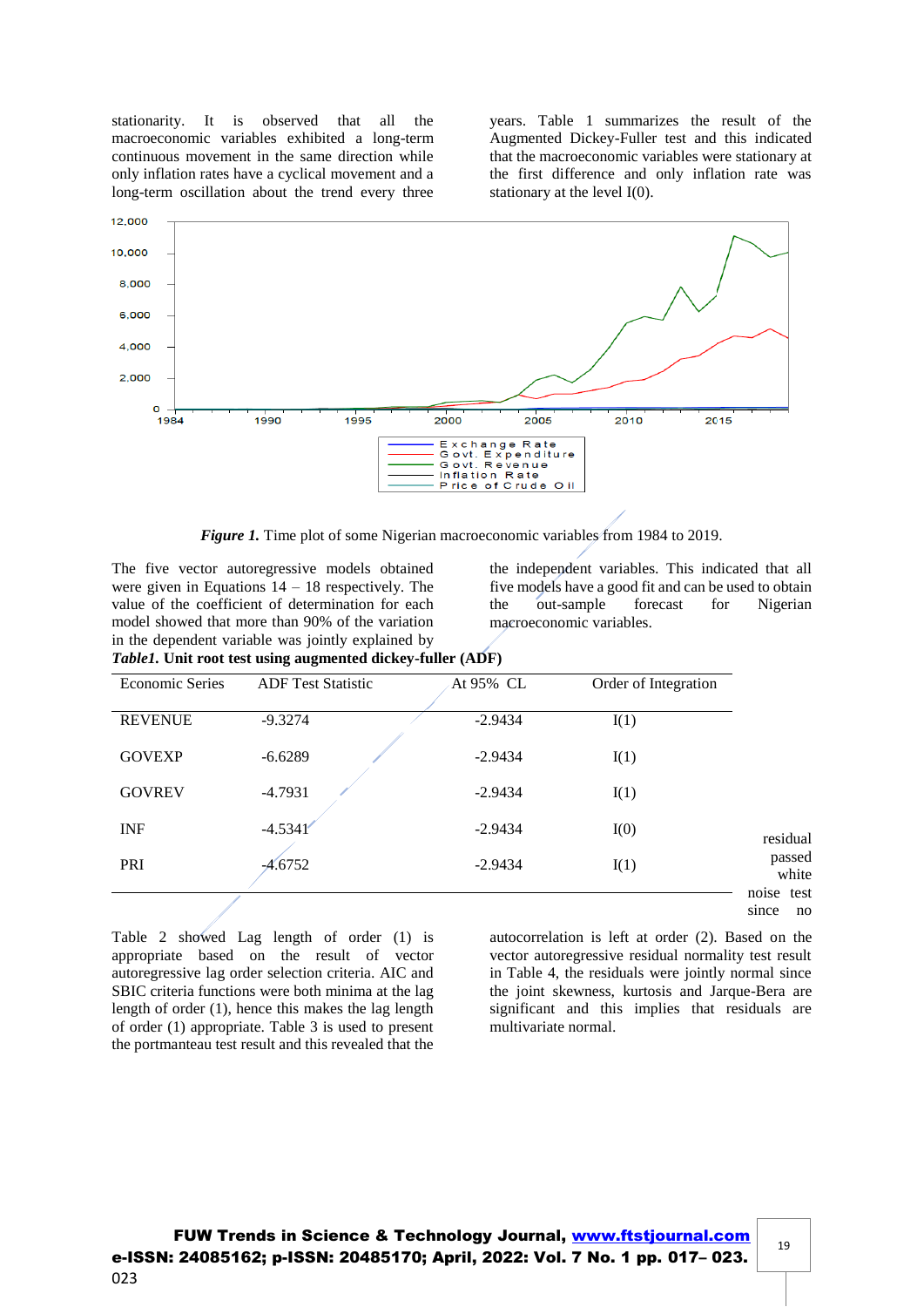|  | Table 2. Vector autoregressive lag order selection criteria |  |  |
|--|-------------------------------------------------------------|--|--|
|  |                                                             |  |  |

| -ag | AIC       | SС        |
|-----|-----------|-----------|
|     |           |           |
|     | 58.22107  | 58.44781  |
|     | 52.89617  | 54.25663* |
|     | 52.85098* | 55.34516  |

*Table 3.* **Residual autocorrelation (Portmanteau test)**

| Lags          | O-Stat   | Prob.  | Adj Q-Stat | Prob.  | df    |
|---------------|----------|--------|------------|--------|-------|
|               | 11.16317 | $NA*$  | 11.51201   | $NA*$  | $NA*$ |
| $\mathcal{D}$ | 32.20086 | $NA*$  | 33.90698   | $NA*$  | $NA*$ |
| 3             | 48.29778 | 0.3802 | 51.61359   | 0.2637 | 46    |
| 4             | 75.75137 | 0.3279 | 82.85388   | 0.1588 | 71.   |
|               | 97.44981 | 0.4395 | 108.4270   | 0.1818 | 96    |
| 6             | 112.8237 | 0.6896 | 127.2173   | 0.3315 | 121   |

*Table 4.* **Vector autoregressive residual normality test**

| Component      | <b>Skewness</b> | Chi-sq         | df     | Prob.  |
|----------------|-----------------|----------------|--------|--------|
|                | 1.434496        | 11.31779       |        | 0.0008 |
| 2              | $-1.053243$     | 6.101263       |        | 0.0135 |
| 3              | $-0.878771$     | 4.247310       |        | 0.0393 |
| 4              | 0.310225        | 0.529319       |        | 0.4669 |
| 5              | $-0.170195$     | 0.159315       |        | 0.6898 |
| Joint          |                 | 22.35500       | 5      | 0.0004 |
| Component      | Kurtosis        | $Chi$ -sq      | df     | Prob.  |
|                | 7.254311        | 24.88634       |        | 0.0000 |
| $\overline{2}$ | 6.852542        | 20.40786       |        | 0.0000 |
| 3              | 4.089676        | 1.632667       |        | 0.2013 |
| 4              | 3.707558        | 0.688378       |        | 0.4067 |
| 5              | 2.646353        | 0.171966       |        | 0.6784 |
| Joint          |                 | 47.78722       | 5      | 0.0000 |
| Component      | Jarque-Bera     | Df             | Prob.  |        |
|                | 36.20413        | $\overline{2}$ | 0.0000 |        |
| $\overline{2}$ | 26.50912        | $\overline{2}$ | 0.0000 |        |
| 3              | 5.879976        | $\overline{2}$ | 0.0529 |        |
| 4              | 1.217697        | $\overline{2}$ | 0.5440 |        |
| 5              | 0.331281        | 2              | 0.8474 |        |
| Joint          | 70.14221        | 10             | 0.0000 |        |

 $EXCH_t = \frac{0.937164}{[9.08397]}$ 0.937164<br>[9.08397] EXCH<sub>t−1</sub> +  $_{[-1.18624]}$  $[-1.18624]^{INF_{t-1}} + \frac{0.012317}{[1.94463]}$ 0.012317<br>[1.94463]<sup>GOVEXP</sup>t-1 + [-1.16799]  $[-1.16799]$ <sup>PRI</sup>t-1<sup>+</sup>  $\boldsymbol{\epsilon}_t$  $(14)$ with  $R^2 = 0.969788$ 

FUW Trends in Science & Technology Journal, [www.ftstjournal.com](http://www.ftstjournal.com/) e-ISSN: 24085162; p-ISSN: 20485170; April, 2022: Vol. 7 No. 1 pp. 017– 023. 023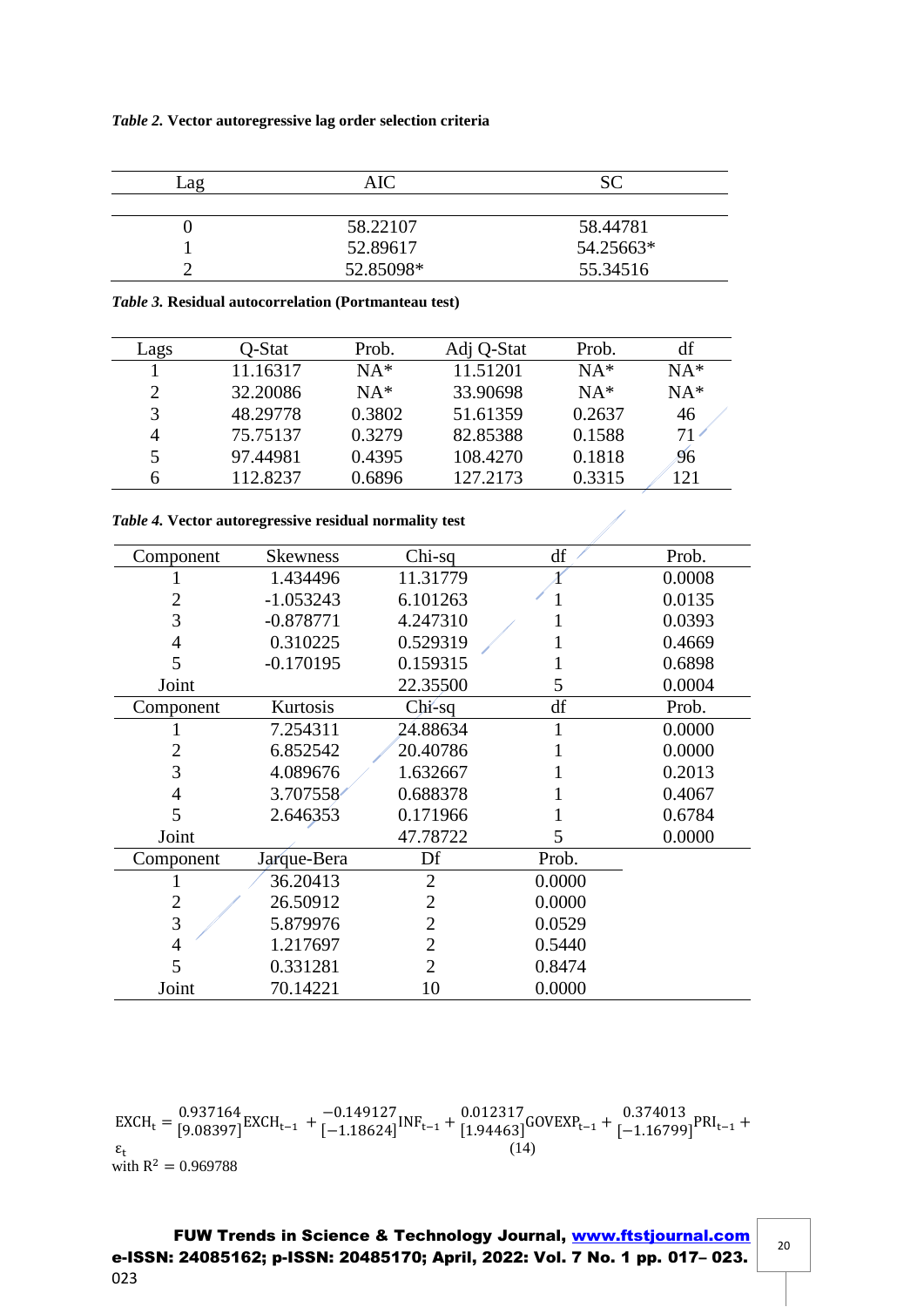$GOVEXP_t = \frac{0.879855}{[6.44139]}$  $[6.44139]$ GOVEXP<sub>t−1</sub> +  $[1.69225]$  $\frac{1.69225}{1.69225}$  EXCH<sub>t−1</sub> + ε<sub>t</sub> (15) with  $R^2 = 0.979619$  $GOVREV_t = \frac{17.18354}{[2.76054]}$  $[2.76054]$ EXCH<sub>t−1</sub> +  $[3.53776]$  $[3.53776]$ <sup>GOVEXP<sub>t−1</sub> (16)</sup> with  $R^2 = 0.966886$  $INF_t = \frac{0.458055}{2.69333}$  $[0.458055]$ <sub>INF<sub>t-1</sub> +  $[1.142304]$ <br>[2.69322]</sub>  $[2.32848]$ <sup>PRI</sup>t<sup>-1</sub> + 2.001629</sup><br>[2.32848]<sup>PRI</sup>t<sup>-1</sup> [3.24188]  $2.00102$  GOVREV<sub>t−1</sub> + ε<sub>t</sub> (17)<br>[3.24188] with  $R^2 = 0.948764$  $PRI_t = \frac{0.685283}{5253201}$  $(0.685283_{\text{PRI}_{t-1}} + 0.125399)$ <br>[2.53530] [1.44000]  $[1.44000]$  EXCH<sub>t-1</sub> +  $[1.46036]$  $(1.46036)^{\text{GOVEXP}_{t-1} + \epsilon_t}$  (18) with  $R^2 = 0.913968$ Note: Values in [ ] are the t-statistic obtain from the vector autoregressive estimate and the other is the coefficients estimated. The multiple regression analysis models obtained were given in given in Equations 19 –23 respectively. The value of the coefficient of determination for each model showed that more than 80% of the variation in the dependent variable was jointly explained by the independent variables. The values of Dublin Watson Statistics showed no evidence of serial correlation in the residual as the values of DW statistic were less than 2. This indicated that all the five models in Equations  $19 -$ 23 respectively have a good fit and can be used to obtain the out-sample forecast for Nigerian macroeconomic variables. EXCHRATE = 654142333579 − 0.00370760743842GOVTEXP + 0.033759450891 GOVTREV −0.318735158723 INF−2.04048296501PRI (19) with  $R^2 = 0.899111$  and Dublin Watson Statistic (DW) = 1.48026 GOVTEXP =  $130.623724121 + 0.48104158766$  GOVTREV – 0.796687861493 INF – 2.47736930738 PRI − 0.960150482021 EXCH (20) with  $R^2 = 0.86712$  and Dublin Watson Statistic (DW) = 1.6765 GOVTREV = −1330.99654555 +5.22260053639 INF+ 49.3707630333 PRI + 14.5559437223 EXCH + 0.800906942862 GOVTEXP (21) with  $R^2 = 0.89346$  and Dublin Watson Statistic (DW) = 1.5762 INF = 42.0057801301 − 0.672814074065 PRI − 0.209821955582 EXCH − 0.00202517985786 GOVTEXP + 0.00797375291363 GOVTREV (22) with  $R^2 = 0.87635$  and Dublin Watson Statistic (DW) = 1.47802 PRI = 25.4047831009 − 0.21136941388 EXCH − 0.000990955980372 GOVTEXP + 0,0118613471117 GOVTREV − 0.1058725269 INF (23) with  $R^2 = 0.857056$  and Dublin Watson Statistic (DW) = 1.56026 Vector Autoregressive (VAR) and Multiple Regression (MR) models obtained were used to obtain out sample forecast from 2020 to 2024. Table 5 and Table 6 were used to present the out sample the forecast evaluations results based on root mean square forecast error (RMSE), mean absolute error (MAE) and mean absolute percentage error (MAPE). The values of the out-sample forecast for

forecast values obtained from both VAR and MR models. The results of both models indicated that Government revenue and Government expenditure indicate a continuous rise while Inflation rate, exchange rate and price of crude oil fluctuate from the year 2020 to 2024. Table 7 was used to display

VAR models is better than MR models since the values of the forecast evaluation metrics were smaller in VAR forecast evaluation metrics. In essence, the nature of the model and forecasting method can have important implications in forecast evaluation performance.

| Table 5. Out-sample forecast using vector autoregressive models |  |  |
|-----------------------------------------------------------------|--|--|

| Year(s) | Government                     |  | Government                                     | Inflation | Exchange | Price     | οt |
|---------|--------------------------------|--|------------------------------------------------|-----------|----------|-----------|----|
|         | Revenue<br>Billion(s)<br>naira |  | in Expenditure in Rates<br>Billion(s)<br>naira | (% )      | in rate  | Crude oil |    |

FUW Trends in Science & Technology Journal, [www.ftstjournal.com](http://www.ftstjournal.com/) e-ISSN: 24085162; p-ISSN: 20485170; April, 2022: Vol. 7 No. 1 pp. 017– 023. 023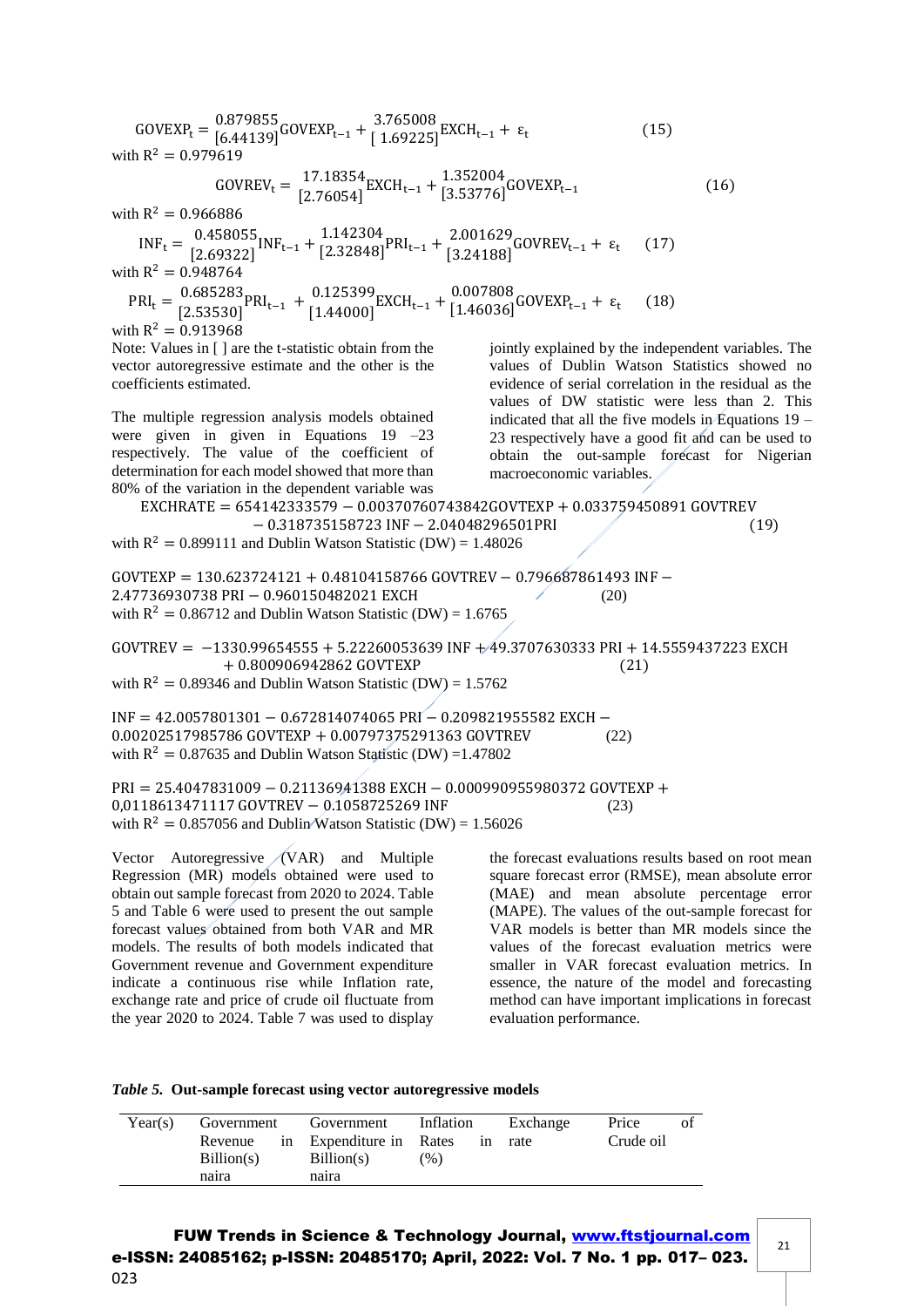| 2020 | 3 930.50 | 1456.20  | 16.001 | 130   | 38.4  |
|------|----------|----------|--------|-------|-------|
| 2021 | 5 647.50 | 1 722.10 | 17.956 | 138   | 55.43 |
| 2022 | 5985.10  | 1978.00  | 8.518  | 141.8 | 68.39 |
| 2023 | 5 827.50 | 2650.90  | 5.513  | 145   | 75.7  |
| 2024 | 7886.59  | 3 270.82 | 11.781 | 128   | 97.84 |

|  | Table 6. Out-sample forecast using multiple regression analysis models |  |  |  |
|--|------------------------------------------------------------------------|--|--|--|
|  |                                                                        |  |  |  |

| Year(s) | Government<br>Revenue<br>1n<br>Billion(s) naira | Government<br>Expenditure in<br>Billion(s)<br>naira | Inflation<br>Rates<br>in<br>$(\% )$ | Exchange<br>rate | Price<br>of<br>Crude oil |
|---------|-------------------------------------------------|-----------------------------------------------------|-------------------------------------|------------------|--------------------------|
| 2020    | 3 9 20, 50                                      | 1426,20                                             | 15,001                              | 133              | 38,3                     |
| 2021    | 5 5 4 7, 5 0                                    | 1 822,10                                            | 17,856                              | 136              | 54,43                    |
| 2022    | 5 965,10                                        | 1938,00                                             | 8.218                               | 131,8            | 65,39                    |
| 2023    | 5 727,50                                        | 2450,90                                             | 5,413                               | 125              | 72,7                     |
| 2024    | 7866,59                                         | 3 240,82                                            | 11,581                              | 120              | 97,64                    |

|  |  | Table 7. Forecast evaluations for vector autoregressive and multiple regression model |  |  |
|--|--|---------------------------------------------------------------------------------------|--|--|
|  |  |                                                                                       |  |  |

| <b>Forecast Evaluation</b>  | Vector Autoregressive | Multiple Regression Analysis Model |
|-----------------------------|-----------------------|------------------------------------|
|                             | Model                 |                                    |
| <b>Exchange rate</b>        |                       |                                    |
| Root Mean Square Error      | 0.077303              | 0.158090                           |
| Mean Absolute Error         | 0.064060              | 0.112486                           |
| Mean Absolute Percent Error | 1.394270              | 2.781109                           |
| Government expenditure      |                       |                                    |
| Root Mean Square Error      | 0.080538              | 0.093224                           |
| Mean Absolute Error         | 0.063062              | 0.063062                           |
| Mean Absolute Percent Error | 1.318467              | 1.358467                           |
|                             |                       |                                    |
| <b>Inflation</b>            |                       |                                    |
| Root Mean Square Error      | 0.291060              | 0.302457                           |
| Mean Absolute Error         | 0.232815              | 0.248473                           |
| Mean Absolute Percent Error | 21.08708              | 21.91332                           |
|                             |                       |                                    |
| <b>Government revenue</b>   |                       |                                    |
| Root Mean Square Error      | 0.172531              | 0.172975                           |
| Mean Absolute Error         | 0.106115              | 0.106448                           |
| Mean Absolute Percent Error | 2.025383              | 2.072488                           |
|                             |                       |                                    |
| <b>Price of Crude oil</b>   |                       |                                    |
| Root Mean Square Error      | 0.182531              | 0.194975                           |
| Mean Absolute Error         | 0.206415              | 0.407148                           |
| Mean Absolute Percent Error | 3.027683              | 4.086388                           |
|                             |                       |                                    |

## **Conclusion**

The time plot of the period under consideration indicated that each year there is a simultaneous increase in the values of government revenue, government expenditure and exchange rate except a sharp downward shift in government revenue in some years. Inflation rate fluctuates from year to year, cyclical in movement and a cycle is completed every three years. Crude oil price exhibited a continuous rise with a sudden rapid fall in 2014 to 2016 before a steady rise in late 2016. The Augmented Dickey-Fuller test was used to show that all the series were stationary at the first differencing, I(1) and only inflation rate was stationary at the ordinary level, I(0).